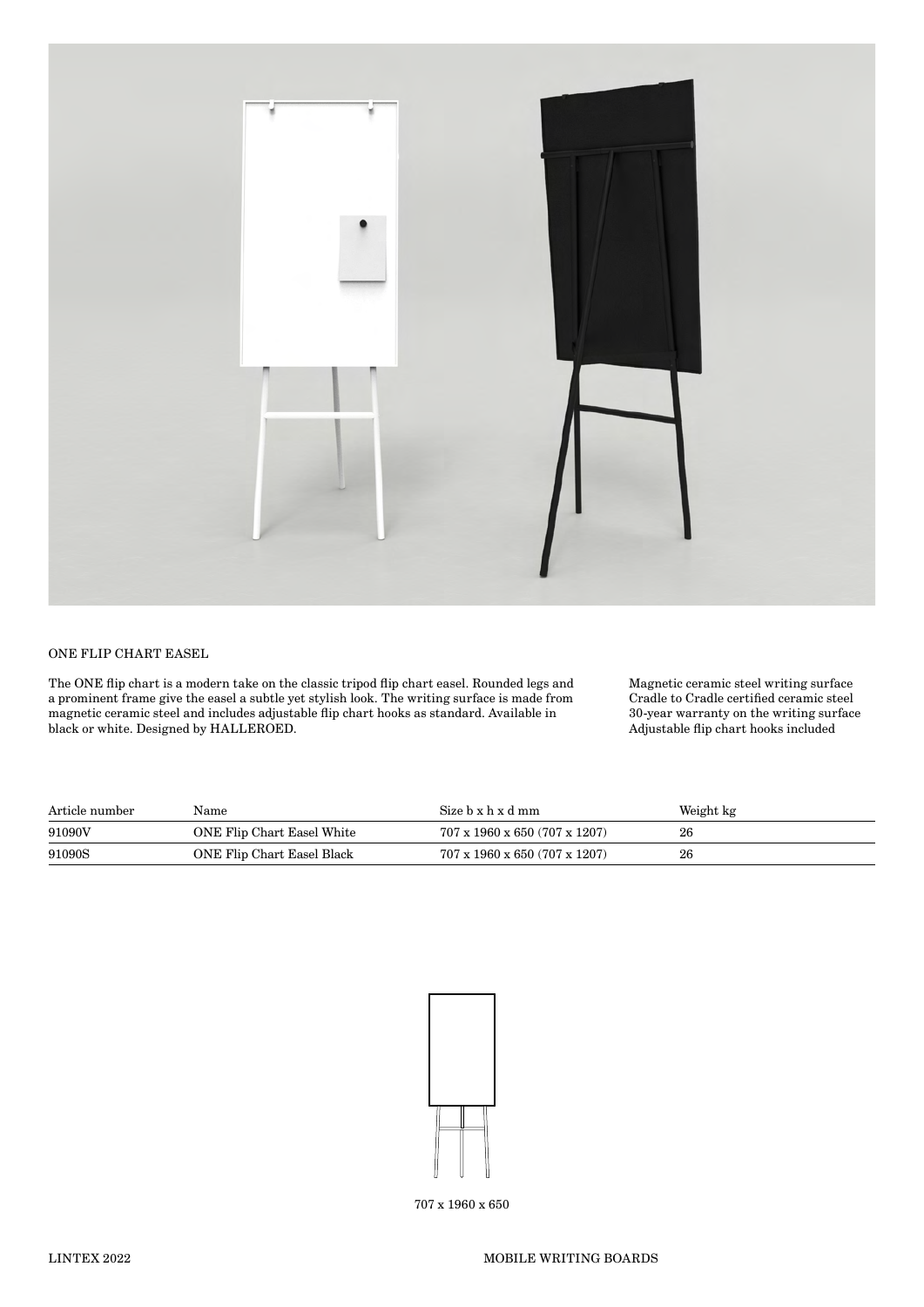

## ONE MOBILE WHITEBOARD

A mobile whiteboard with a magnetic ceramic steel surface. The black or white aluminium frame makes the writing surface stand out clearly. The rounded legs and castors and are coordinated to the frame and are available in black or white, two of the castors are lockable. The ONE series offers a classic yet contemporary addition to any professional space.

Magnetic ceramic steel writing surface Cradle to Cradle certified ceramic steel 30-year warranty on the writing surface Adjustable flip chart hooks included

| Article number | Name                    | Size b x h x d mm                           | Weight kg |
|----------------|-------------------------|---------------------------------------------|-----------|
| 91095V         | <b>ONE Mobile White</b> | 707 x 1960 x 500 (707 x 1207)               | 25        |
| 91095S         | ONE Mobile Black        | $707 \times 1960 \times 500$ (707 x 1207)   | 25        |
| 91027V         | ONE Mobile White        | $1507 \times 1960 \times 500$ (1507 x 1207) | 40        |
| 91027S         | ONE Mobile Black        | $1507 \times 1960 \times 500$ (1507 x 1207) | 40        |
| 91028V         | <b>ONE Mobile White</b> | $2007 \times 1960 \times 500$ (2007 x 1207) | 49        |
| 91028S         | ONE Mobile Black        | $2007 \times 1960 \times 500$ (2007 x 1207) | 49        |



707 x 1960 x 500 1507 x 1960 x 500 2007 x 1960 x 500